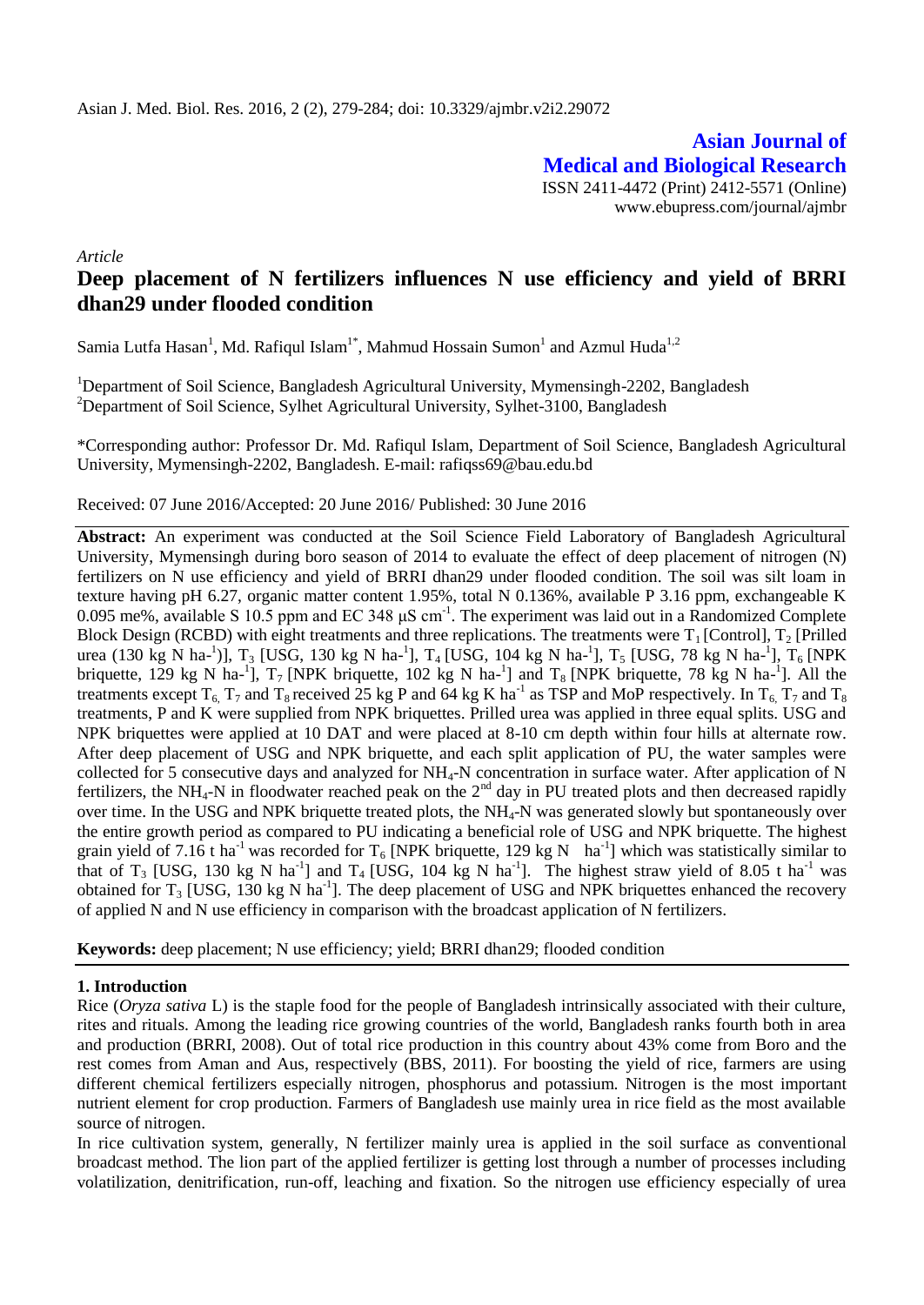fertilizer is very low (30-35%) in rice cultivation (IFDC, 2007). Therefore, attention must be given to minimize the production cost in a search for increasing crop yield.

Urea deep placement (UDP) is a proven technology that reduces N losses by up to 50% when compared with the conventional broadcast application of urea (IFDC, 2007; Huda *et al*., 2016). Again, the deep placement of USG and NPK briquette minimizes the concentration of  $NH<sub>4</sub>-N$  in floodwater compared to broadcast application of PU. Kapoor *et al.* (2008) reported that broadcast application of N as urea resulted on an average 10 times higher amounts of ammonium N in flood water compared to deep placement of urea briquette and NPK briquette. Bhuiyan *et al.* (1998) reported that deep point placement of USG produced significantly higher grain yield of rice than split application of PU. Further, increases in grain yield, better N use efficiency (kg grain per kg N) and higher apparent N recovery occurred when the hole was closed after USG application. Based on the reduced level of applied N required with UDP, it is apparent that there will also be a reduction in N losses to the atmosphere. Shah *et al.* (2013) reported that deep placement of NPK briquette increased rice yield by 10 percent compared to BRRI fertilizer recommended rate in Boro season. Farmers in Vietnam and Cambodia obtained 25% higher yields with deep placement of NPK briquettes over the broadcasting of fertilizers (IFDC, 2007). In this study, the effect of deep placement of N fertilizer on nitrogen use efficiency and yield of boro rice were examined. The specific objective of the present study was to evaluate the effect of deep placement of N fertilizers on the N use efficiency and yield of BRRI dhan29.

# **2. Materials and Methods**

## **2.1. Experimental site and Soil**

The experiment was carried out at the Soil Science Field Laboratory of Bangladesh Agricultural University, Mymensingh during boro season of 2014. The soil of the experimental site belongs to Sonatala series under the AEZ-9 (Old Brahmaputra Floodplain). The soil had silt loam texture, pH 6.27, organic matter content 1.95%, total N 0.136%, available P 3.16 mg kg<sup>-1</sup>, exchangeable K 0.095 cmol kg<sup>-1</sup>, available S 10.5 mg kg<sup>-1</sup> and EC 348  $\mu$ S cm<sup>-1</sup>.

## **2.2. Treatments**

The experiment was laid out in a Randomized Complete Block Design (RCBD) with eight treatments and three replications. The treatments were  $T_1$  (Control),  $T_2$  (130 kg N as PU),  $T_3$  (130 kg N as USG),  $T_4$  (104 kg N as USG),  $T_5$  (78 kg N as USG),  $T_6$  (129 kg N as NPK briquette),  $T_7$  (102 kg N as NPK briquette) and  $T_8$  (78 kg N as NPK briquette).

#### **2.3. Seedling transplanting**

BRRI dhan29, a high yielding variety of rice was used as a test crop. Forty four day- old seedlings were carefully uprooted from a seedling nursery bed and transplanted in the plots maintaining a spacing of 20 cm x 20 cm. Three seedlings were transplanted in each hill.

#### **2.4. Application of fertilizers**

The fertilizers were applied as per treatment. All the treatments except  $T_6$ ,  $T_7$  and  $T_8$  received 25 kg P, 64 kg K and 20 kg S/ha as TSP, MoP and Gypsum respectively. In  $T_6$ ,  $T_7$  and  $T_8$  treatments, P and K were supplied from NPK briquettes. Prilled urea was applied in three splits. The first dose of PU was applied at 10 days after transplanting (DAT), the second dose was added as top dressing at 35 DAT (active tillering stage) and the third dose was top-dressed at 55 DAT (panicle initiation stage). USG and NPK briquettes were applied on 10 DAT and the briquettes were placed at 8-10 cm depth within four hills at alternate rows. Before application of N fertilizers, the water in the rice plots was drained out.

#### **2.5. Intercultural operations**

Irrigation was provided to the plots from deep tube well to maintain continuous flooding condition during the growing period of the crop. There was an infestation of Rice Hispa in the crop which was controlled by the application of Diazinon 60 EC. Weeds were controlled by uprooting and removing as many as three times from the field.

# **2.6. Harvesting**

The crop was harvested at maturity. The grain yield was obtained on 14% moisture basis while the straw yield was recorded on sun dry basis. Five hills were selected randomly from each plot and data on yield components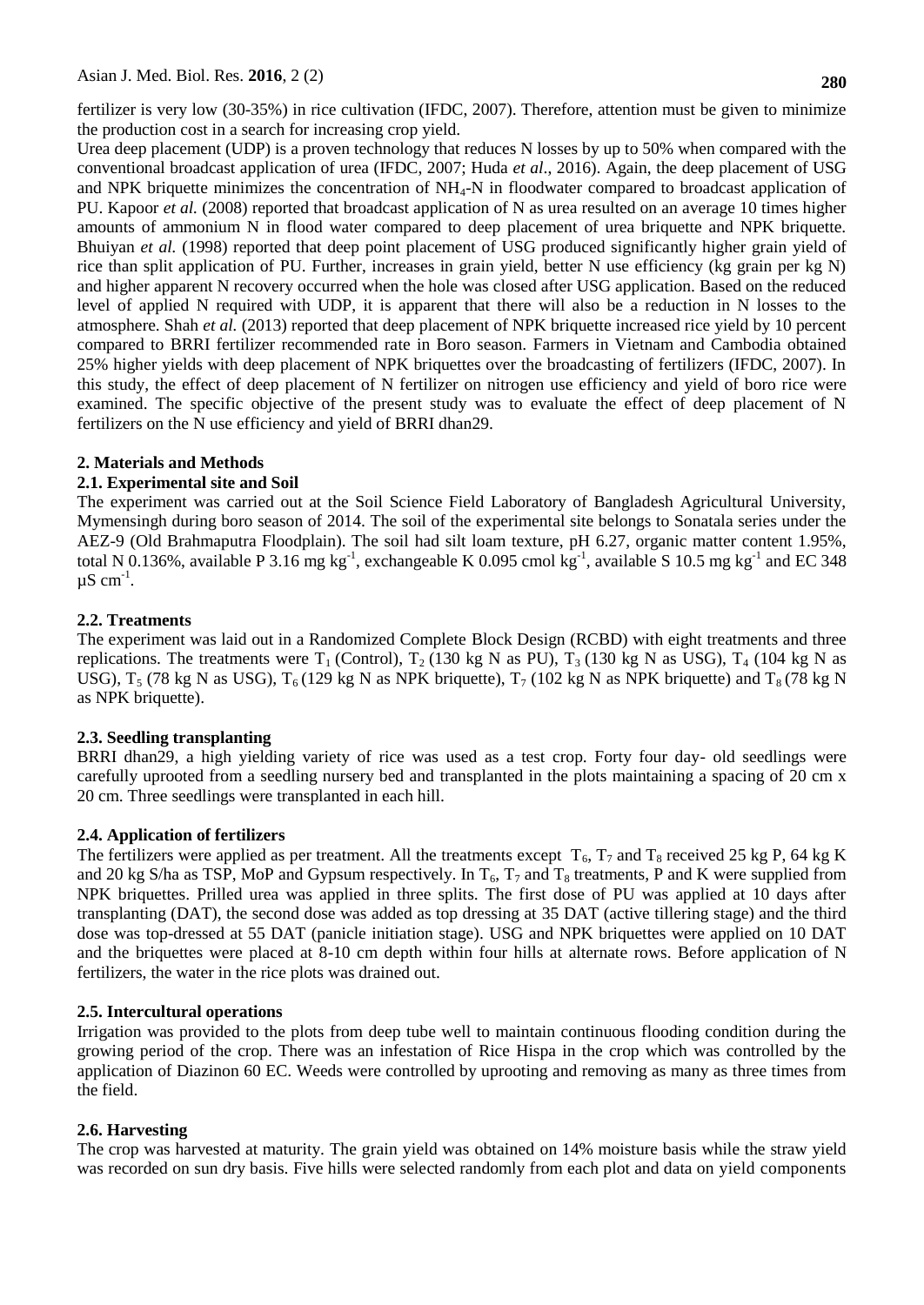including plant height, effective tillers per hill, panicle length, grains panicle<sup>-1</sup> and 1000-grain weight were recorded.

## **2.7. Determination of N in plant samples**

The N content in rice grain and straw was determined by Semi-micro Kjeldahl method. Nitrogen uptake was the calculated from N content and yield data.

## **2.8. Apparent recovery of applied N (ANR)**

The apparent N recovery was calculated by the following formula. ANR  $(\text{kg ha}^{-1}) = (\text{UN}_{+N} - \text{UN}_{0N})/\text{FN}$ Where,  $UN_{+N}$  is total N uptake (kg ha<sup>-1</sup>) with grain and straw;  $UN_{0N}$  is the N uptake (kg ha<sup>-1</sup>) in control; FN is amount of fertilizer N applied  $(kg \ ha^{-1})$ 

## **2.9. Nitrogen use efficiency**

The use efficiency N was calculated by the following formula.

 $NUE = (Gy_{+N} - Gy_{0N}) / FN$ 

Where,  $Gy_{+N}$  = grain yield in treatment with N application;  $Gy_{0N}$  = grain yield in treatment without N application; FN  $=$  amount of fertilizer N applied (kg ha<sup>-1</sup>)

#### **2.10. Statistical analysis**

The collected data were analyzed statistically by F-test to examine the treatment effects and the mean differences were examined by Duncan's New Multiple Range Test (DMRT).

#### **3. Results and Discussion**

## **3.1. Growth and yield contributing characters**

The yield components (plant height, effective tillers hill<sup>-1</sup>, panicle length and filled grains panicle<sup>-1</sup>) except 1000-grain weight of BRRI dhan29 responded significantly to application of PU, USG and NPK briquettes (Table 1). The tallest plant of 93.5 cm was found in  $T_6$  [NPK briquette, 129 kg N ha<sup>-1</sup>] which was identical to  $T_3$ [USG, 130 kg N ha<sup>-1</sup>], T<sub>4</sub> [USG, 104 kg N ha<sup>-1</sup>], T<sub>5</sub> [USG, 78 kg N ha<sup>-1</sup>], T<sub>7</sub> [NPK briquette, 102 kg N ha<sup>-1</sup>] and  $T_8$  [NPK briquette, 78 kg N ha<sup>-1</sup>] and the shortest plant of 78.6 cm was found in control. The maximum number of effective tillers hill<sup>- $\overline{I}$ </sup> (14.5) was found in  $T_4$  [USG, 104 kg N ha<sup>-1</sup>] which was identical with all other treatments except  $T_1$ . The largest panicle (24.8 cm) was found in  $T_2$  [PU, 130 kg N ha<sup>-1</sup>] and the smallest panicle (21.4 cm) was observed in  $T_1$  (control). The number of filled grains panicle<sup>-1</sup> varied from 109 to 142.9. The highest value (142.9) was found in T<sub>3</sub> [USG, 130 kg N ha<sup>-1</sup>] and the lowest value (109) was found in T<sub>1</sub>. The 1000-grain weight of BRRI dhan29 varied insignificantly due to application of nitrogen as PU, USG and NPK briquettes. These results are in agreement with the findings of Islam *et al.* (2014) and Jahan *et al.* (2014) who reported that yield attributes of rice were influenced by the application of urea briquette as compared to PU.

#### **3.2. Grain yield**

Application of PU, USG and NPK briquettes showed a positive effect on grain yield of BRRI dhan29 (Table 2). The highest grain yield of 7.16 t ha<sup>-1</sup> was recorded in  $T_6$  [NPK briquette, 129 kg N ha<sup>-1</sup>] and the lowest value of 3.5 t ha<sup>-1</sup> was recorded in T<sub>1</sub> (control). The grain yield produced by the treatment T<sub>6</sub> [NPK briquette, 129 kg N ha<sup>-1</sup>] was statistically similar with  $T_3$  [USG, 130 kg N ha<sup>-1</sup>] and  $T_4$  [USG, 104 kg N ha<sup>-1</sup>] although there were numerical variations in grain yield among the treatments. The highest increase over control was obtained due to  $T_6$  and the lowest one was obtained with  $T_2$  [PU, 130 kg N ha<sup>-1</sup>] as shown in Table 2. The grain yields obtained from different treatments may be ranked in the order of  $T_6 > T_3 > T_4 > T_7 > T_5 > T_8 > T_2 > T_1$ . Urea super granule followed by NPK briquettes performed better in increasing grain yield of rice as compared to PU. These results indicate positive effects of deep placement of N fertilizers on rice yield. The increase in rice yield as observed in the present study is due to the spontaneous supply of nitrogen from USG throughout the growing period of rice and due to minimum loss of nitrogen as because of deep placement. These findings are well corroborated with Kapoor *et al.* (2008), Islam *et al.* (2011), and Afroz *et al.* (2014) and Huda *et al*. (2016) who observed increased rice yield due to application of USG and NPK briquettes. Islam et al. (2014) also reported that grain yield of BRRI dhan28 increased by 97.03% over control with the application of USG and 87.58% with NPK briquette whereas  $66.24\%$  grain yield increase was obtained with PU application.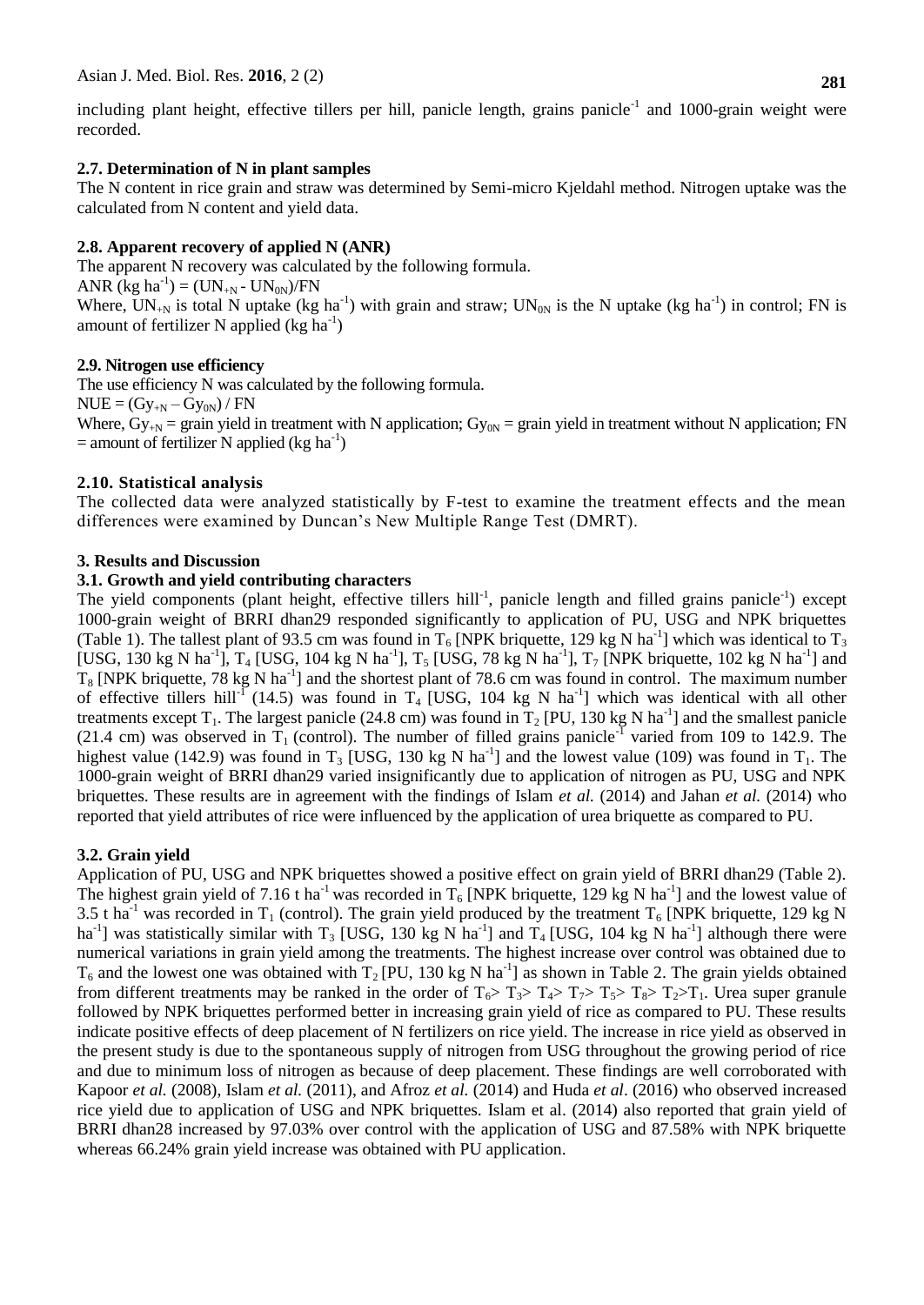|  |                            |  |  |  | Table 1. Effect of nitrogen supplied from PU, USG, and NPK briquettes on the growth and yield |  |  |  |
|--|----------------------------|--|--|--|-----------------------------------------------------------------------------------------------|--|--|--|
|  | components of BRRI dhan29. |  |  |  |                                                                                               |  |  |  |

| <b>Treatments</b>                                 | <b>Plant height</b><br>(cm) | <b>Tillers</b><br>$\text{hill}^{-1}$ (no.) | <b>Panicle</b><br>length (cm) | <b>Grains</b><br>$panicle-1(no.)$ | 1000-grain<br>weight $(g)$ |
|---------------------------------------------------|-----------------------------|--------------------------------------------|-------------------------------|-----------------------------------|----------------------------|
| $T_1$ (control)                                   | 78.6c                       | 9.45b                                      | 21.4b                         | 109.0d                            | 20.34                      |
| $T_2$ [PU, 130 kg N ha- <sup>1</sup> )]           | 84.7b                       | 12.3a                                      | 24.8a                         | 134.7ab                           | 20.53                      |
| $T_3$ [USG, 130 kg N ha <sup>-1</sup> ]           | 91.2a                       | 13.2a                                      | 24.3a                         | 142.9a                            | 20.65                      |
| $T_4$ [USG, 104 kg N ha <sup>-1</sup> ]           | 91.0a                       | 14.5a                                      | 23.4ab                        | 132.6abc                          | 20.55                      |
| $T_5$ [USG, 78 kg N ha <sup>-1</sup> ]            | 90.3a                       | 12.2a                                      | 23.0ab                        | 122.1c                            | 20.53                      |
| $T_6$ [NPK briquette, 129 kg N ha <sup>-1</sup> ] | 93.5a                       | 12.8a                                      | 23.7a                         | 140.3a                            | 20.51                      |
| $T_7$ [NPK briquette, 102 kg N ha <sup>-1</sup> ] | 93.0a                       | 12.9a                                      | 23.1ab                        | 127.6 <sub>bc</sub>               | 20.48                      |
| $T_8$ [NPK briquette, 78 kg N ha <sup>-1</sup> ]  | 89.8a                       | 12.6a                                      | 22.7ab                        | 125.0 <sub>bc</sub>               | 20.50                      |
| CV(%)                                             | 2.40                        | 10.72a                                     | 4.73                          | 4.88                              | 0.68                       |
| Significance level                                | ***                         | $\ast$                                     | $\ast$                        | ***                               | NS.                        |
| $SE(\pm)$                                         | 1.233                       | 0.771                                      | 0.636                         | 3.641                             | 0.081                      |

Figures in a column having common letters do not differ significantly at 5% level of significance. CV (%) = Coefficient of variation; SE ( $\pm$ ) = Standard error of means;  $* = P < 0.05$ ; \*\*\* = P<0.001

#### **Table 2. Effect of nitrogen supplied from PU, USG and NPK briquettes on the grain and straw yields of BRRI dhan29.**

| <b>Treatments</b>                                 | Grain yield $(t \, ha^{-1})$ | Increase over<br>control $(\% )$ | <b>Straw yield</b><br>$(t \text{ ha}^{-1})$ | Increase over<br>control $(\% )$ |
|---------------------------------------------------|------------------------------|----------------------------------|---------------------------------------------|----------------------------------|
| $T_1$ (control)                                   | 3.5e                         |                                  | 4.00d                                       |                                  |
| $T_2$ [PU, 130 kg N ha- <sup>1</sup> )]           | 5.20d                        | 48.57                            | 5.90c                                       | 47.5                             |
| $T_3$ [USG, 130 kg N ha <sup>-1</sup> ]           | 7.03a                        | 100.85                           | 8.05a                                       | 101.25                           |
| $T_4$ [USG, 104 kg N ha <sup>-1</sup> ]           | 6.61ab                       | 88.85                            | 7.02abc                                     | 75.5                             |
| $T_5$ [USG, 78 kg N ha <sup>-1</sup> ]            | 6.00c                        | 71.42                            | 6.23bc                                      | 55.75                            |
| $T_6$ [NPK briquette, 129 kg N ha <sup>-1</sup> ] | 7.16a                        | 104.57                           | 7.69ab                                      | 92.25                            |
| $T_7$ [NPK briquette, 102 kg N ha <sup>-1</sup> ] | 6.40 <sub>bc</sub>           | 82.85                            | 6.61abc                                     | 65.25                            |
| $T_8$ [NPK briquette, 78 kg N ha <sup>-1</sup> ]  | 5.42d                        | 54.85                            | 5.71c                                       | 42.75                            |
| CV(%)                                             | 5.27                         |                                  | 14.9                                        |                                  |
| Sig. level                                        | ***                          |                                  | ***                                         |                                  |
| $SE(\pm)$                                         | 0.176                        |                                  | 0.538                                       |                                  |

Figures in a column having common letters do not differ significantly at 5% level of significance.  $CV (%) = Coefficient of variation; SE (±) = Standard error of mean; ** = P < 0.001$ 

| Table 3. Effect of nitrogen supplied from PU, USG and NPK briquettes on nitrogen content and uptake |  |  |
|-----------------------------------------------------------------------------------------------------|--|--|
| by grain and straw of BRRI dhan29.                                                                  |  |  |

| <b>Treatments</b>                                 |        | N content $(\% )$   |        | N uptake $(kg ha-1)$ |         |
|---------------------------------------------------|--------|---------------------|--------|----------------------|---------|
|                                                   | Grain  | Straw               | Grain  | Straw                | Total   |
| $T_1$ (control)                                   | 0.797d | 0.585cd             | 27.89d | 23.4d                | 51.29d  |
| $T_2$ [PU, 130 kg N/ha)]                          | 1.003c | 0.640 <sub>bc</sub> | 52.23c | 38.14c               | 90.38c  |
| $T_3$ [USG, 130 kg N ha <sup>-1</sup> ]           | 1.207a | 0.744a              | 84.87a | 59.82a               | 144.69a |
| $T_4$ [USG, 104 kg N ha <sup>-1</sup> ]           | 1.087b | 0.610c              | 71.74b | 42.76bc              | 114.49b |
| $T_5$ [USG, 78 kg N ha <sup>-1</sup> ]            | 0.947c | 0.550d              | 56.73c | 34.21c               | 90.94c  |
| $T_6$ [NPK briquette, 129 kg N ha <sup>-1</sup> ] | 1.160a | 0.690ab             | 82.95a | 53.08ab              | 136.04a |
| $T_7$ [NPK briquette, 102 kg N ha <sup>-1</sup> ] | 1.100b | 0.620c              | 70.37b | 40.97c               | 111.34b |
| $T_8$ [NPK briquette, 78 kg N ha <sup>-1</sup> ]  | 0.990c | 0.550d              | 53.75c | 31.39c               | 85.14c  |
| CV(%)                                             | 3.11   | 4.67                | 6.67   | 15.2                 | 7.27    |
| Sig. level                                        | ***    | ***                 | ***    | ***                  | ***     |
| $SE(\pm)$                                         | 0.0186 | 0.0168              | 2.369  | 2.593                | 4.23    |

Figures in a column having common letters do not differ significantly at 5% level of significance.

CV (%) = Coefficient of variation; SE  $(\pm)$  = Standard error of mean; \*\*\* =P<0.001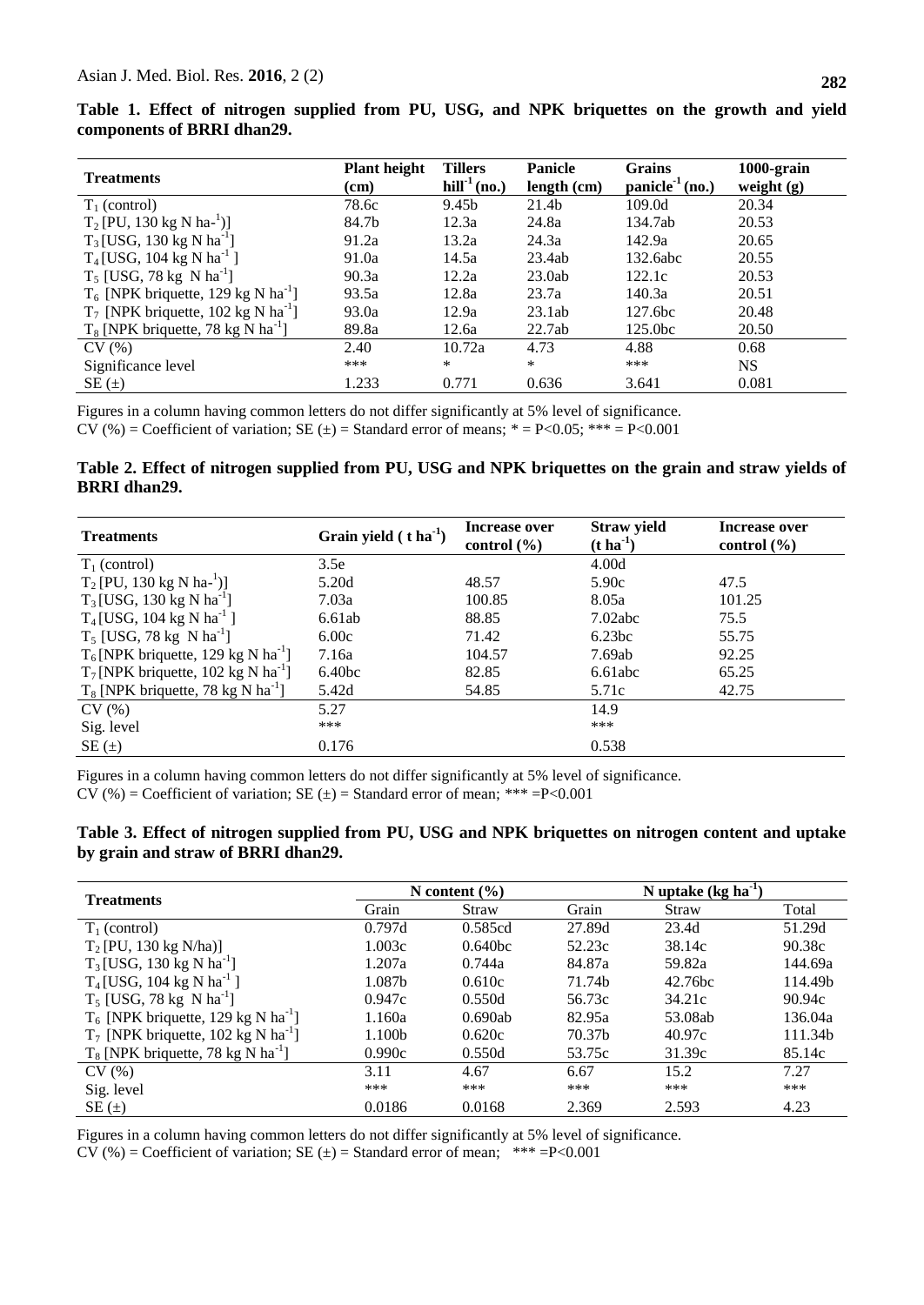| <b>Treatments</b>                                 | Apparent N recovery $(\% )$ | N use efficiency |
|---------------------------------------------------|-----------------------------|------------------|
| $T_1$ (Control)                                   |                             |                  |
| $T_2$ (PU, 130 kg N ha <sup>-1</sup> )            | 30.07                       | 13.07            |
| $T_3$ (USG, 130 kg N ha <sup>-1</sup> )           | 71.85                       | 27.15            |
| $T_4$ (USG, 104 kg N ha <sup>-1</sup> )           | 60.77                       | 29.90            |
| $T_5$ (USG, 78 kg N ha <sup>-1</sup> )            | 50.83                       | 32.05            |
| $T_6$ (NPK briquette, 129 kg N ha <sup>-1</sup> ) | 65.69                       | 28.37            |
| $T_7$ (NPK briquette, 102 kg N ha <sup>-1</sup> ) | 58.87                       | 28.43            |
| $T_8$ (NPK briquette, 78 kg N ha <sup>-1</sup> )  | 43.39                       | 24.61            |

**Table 4. Effect of nitrogen supplied from PU, USG, and NPK briquettes on apparent N recovery (%) and nitrogen use efficiency (NUE) of BRRI dhan29.**

# **3.3. Straw yield**

The straw yield of BRRI dhan29 was also influenced significantly due to the application of PU, USG and NPK briquettes as shown in Table 2. The highest straw yield of 8.05 t ha<sup>-1</sup> was obtained in T<sub>3</sub> [USG, 130 kg N ha<sup>-1</sup>] and the lowest value of 4.00 t ha<sup>-1</sup> was noted in T<sub>1</sub> (Control). The treatments may be ranked in the order of T<sub>3</sub>>  $T_6 > T_4 > T_7 > T_5 > T_2 > T_8 > T_1$  in terms of straw yield. Regarding the percent increase of straw yield, maximum straw yield increase (101.25%) was noted in  $T_3$  and the minimum increase (42.75%) was found in  $T_8$  as demonstrated in Table 2. The findings of the present study are well corroborated with Islam *et al*., (2014) and Das *et al*. (2015) who demonstrated that straw yield of boro rice was increased due to application of USG and NPK briquette.

# **3.4. Nitrogen uptake by BRRI dhan29**

The N uptake both in grain and straw of BRRI dhan29 increased significantly due to application of PU, USG and NPK briquettes. The highest N uptake by grain (84.87 kg ha<sup>-1</sup>) was obtained in T<sub>3</sub> [USG, 130 kg N ha<sup>-1</sup>] and the lowest N uptake by grain (27.89 kg ha<sup>-1</sup>) was found in  $T_1$  (control) as shown in Table 3. The highest grain N uptake by T<sub>3</sub> was statistically similar with T<sub>6</sub> [NPK briquette, 129 kg N ha<sup>-1</sup>]. Application of deep placement of USG increased the N uptake in rice grain. The highest N uptake by straw (59.82 kg ha<sup>-1</sup>) was obtained in  $T_3$ [USG, 130 kg N ha<sup>-1</sup>] and the lowest straw uptake (23.4 kg ha<sup>-1</sup>) was found in T<sub>1</sub> (Control). The highest straw N uptake by T<sub>3</sub> was statistically similar with  $T_6$  [NPK briquette, 129 kg N ha<sup>-1</sup>]. The treatments may be ranked in the order of  $T_3 > T_6 > T_4 > T_7 > T_5 > T_2 > T_8 > T_1$  in terms of total N uptake. The N uptake and recovery of applied N by rice were increased when nitrogen was deep placed in the form of USG and NPK briquette. However, the broadcast application of N in the form of PU demonstrated lower uptake of N and recovery of added N by rice. Islam *et al*. (2014), Jahan *et al*. (2014) and Afroz *et al* (2014) also observed that N uptake by rice was influenced significantly due to application of urea briquette.

# **3.5. Apparent N recovery (ANR)**

The maximum value of apparent N recovery was obtained with the application of USG in  $T_3$  (USG, 130 kg N ha<sup>-1</sup>) followed by T<sub>6</sub> (NPK briquette, 129 kg N ha<sup>-1</sup>), T<sub>4</sub> (USG, 104 kg N ha<sup>-1</sup>), T<sub>7</sub> (NPK briquette, 102 kg N ha<sup>-1</sup>) , T<sub>5</sub> (USG, 78 kg N ha<sup>-1</sup>) and T<sub>8</sub> (NPK briquette, 78 kg N ha<sup>-1</sup>) and the minimum value was found in T<sub>2</sub> (PU,130) kg N ha<sup>-1</sup>) (Table 4). The data clearly indicate that the deep placement of USG and NPK briquettes enhanced the recovery of applied N compared to broadcast application of NPK fertilizers. Similar results were also obtained by Jahan *et al.* (2014), Afroz *et al*. (2014) and Das *et al*. (2015).

# **3.6. Nitrogen use efficiency (NUE)**

The highest value of NUE (32.05 kg grain increase per kg N applied) was obtained in  $T_5$  (USG, 78 kg N ha<sup>-1</sup>) followed by T<sub>4</sub> (29.90 kg grain increase per kg N applied), T<sub>7</sub>(28.43 kg grain increase per kg N applied), T<sub>6</sub> (28.37 kg grain increase per kg N applied),  $T_3$  (27.15 kg grain increase per kg N applied) and  $T_8$  (24.61 kg grain increase per kg N applied) and the lowest value was found in  $T_2$  (130 kg N ha<sup>-1</sup> from PU) (Table 4). The nitrogen use efficiency by rice was almost double in USG and NPK briquette treated plots than PU treated ones. These results clearly indicate that the deep placement of N in the form of USG and NPK briquette minimizes the loss of N that results in higher N use efficiency and increased grain yield of rice as compared to broadcast application of N in the form of PU. Islam et al. (2014) obtained 25.11% and 28% N use efficiency with the application of USG and NPK briquette whereas the value stood for only 13.84 with the application of PU. Afroz